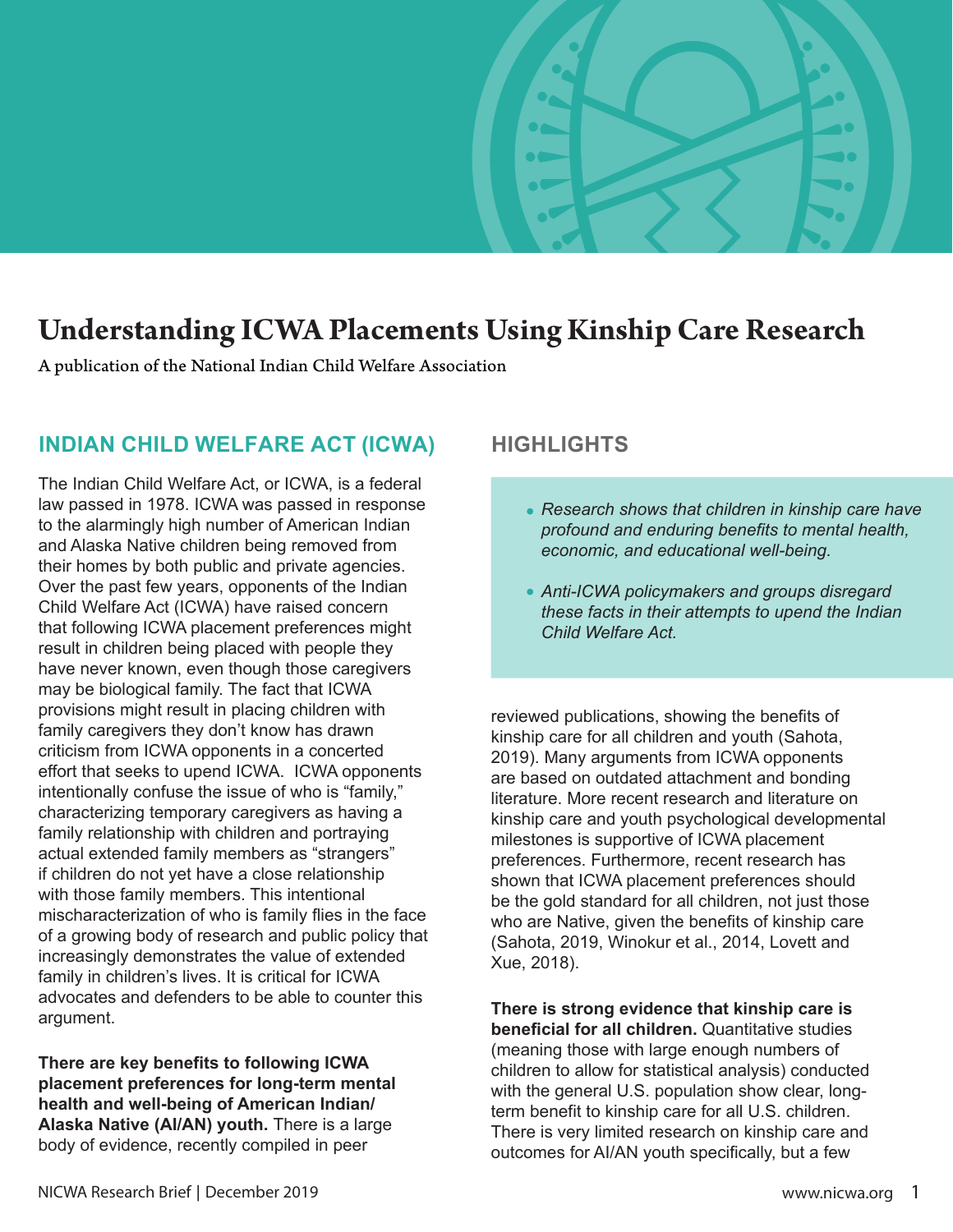qualitative studies have been done that show a striking depth of emotional connection between kinship caregivers and AI/AN children and youth (Sahota, 2019).

### **KINSHIP CARE RESEARCH**

**Rigorous and credible research studies including large numbers of children show strong evidence that placement with extended family has lifelong benefits for all children.** In terms of quantitative research, there was a recent meta-analysis (which means an analysis combining the findings of multiple different research studies) that looked at data available for more than half a million children in the general U.S. population (Winokur et al., 2014). This study found that children in kinship care had statistically significantly fewer behavioral problems, fewer mental health disorders, better well-being, and less placement disruption (Winokur et al., 2014) than children in non-kinship foster care.

Another large recent study found similar positive long-term effects of kinship care (Lovett and Xue, 2018). The authors of that study conducted an analysis of national data from the Adoption and Foster Care Analysis and Reporting System (AFCARS) and the National Youth in Transition Database (NYTD) (Lovett and Xue, 2018). Data in the NYTD are collected across several years, allowing for longitudinal tracking (meaning following how children fare over multiple years). The authors of this study found that "in the long run, there are profound and enduring benefits to kinship foster care" (Lovett and Xue, 2018, p. 4). In the AFCARS/ NYTD data study, children in kinship care were more likely to be employed or enrolled in formal education at age 21 and less likely to require public assistance, be homeless, or be incarcerated compared to children who had been placed in non-kin foster care (Lovett and Xue, 2018). The authors suggest that one reason kinship care could be helpful in longer term outcomes for children and youth is that "kinship care is much more likely to result in youth being placed with a family that matches their prior family along racial, religious, and cultural dimensions" (Lovett and Xue, 2018, p. 22).

These robust, credible research studies tell us that kinship care has long-term benefits for children as they approach adulthood. These benefits are significant and include better outcomes in education, employment, housing, juvenile delinquency, and mental health. Therefore, it is critical to consider the long-term effects of a placement decision in Indian child welfare cases and for all children. Although being placed with extended family may mean that a child or youth did not previously know those family members well, the long-term benefits are clear and convincing for kinship care placements compared to non-kinship care placements.

**Significant disparities remain between AI/AN children and non-AI/AN children in the rates of placement into kinship care** (see chart 1). Despite placement preferences for kinship care codified in ICWA, AI/AN children are placed into kinship care less than non-AI/AN children. In an analysis of the National Survey of Child and Adolescent Well-Being (NSCAW), Carter (2009)

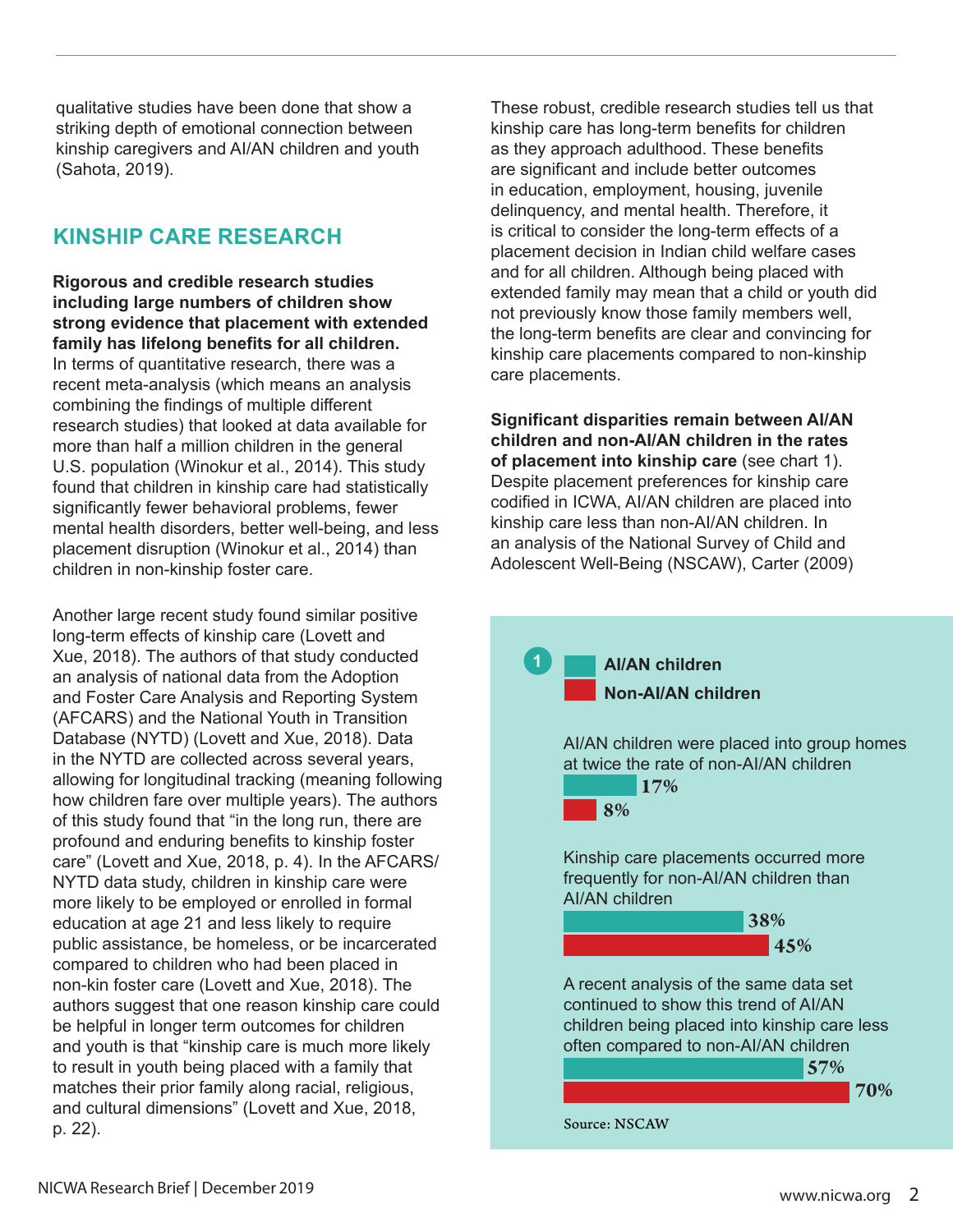found that AI/AN children were placed into group homes at twice the rate of non-AI/AN children (17% vs. 8%). Kinship care placements occurred more frequently for non-AI/AN children (45%) than AI/AN children (38%) (Carter, 2009). A recent analysis of the same data set, NSCAW, continued to show this trend of AI/AN children being placed into kinship care less often compared to non-AI/AN children (57% of AI/AN children vs. 70% of non-AI/ AN children in out of home care; data calculated from Table 1 in Maher, Clyde, Darnell, Landsverk, & Zhang, 2015). Recent research in developmental psychology has started taking a longer view and looking at outcomes in adolescence and young adulthood. This literature shows that achieving a sense of coherence in cultural identity is a developmental milestone for adolescents (National Indian Child Welfare Association, 2017). This sense of being grounded in cultural identity is more likely to occur in kinship care placements for all children.

**Studies of AI/AN children's experiences with their kin caregivers show strong attachment and bonding development** (Henderson et al., 2015, Cross and Day, 2008, Cross, Day and Byers, 2010, Mooradian, Cross, and Stutzky, 2007, Kopera-Frye, 2009). These studies commonly reported on grandparents' and grandchildren's perspectives. Grandparents felt deeply responsible for keeping their grandchildren connected to family and culture, resulting in them going to extraordinary efforts to assume caregiving responsibilities despite facing substantial financial stress and their own health problems (Henderson et al, 2015, Cross and Day, 2008, Cross, Day and Byers, 2010,

Mooradian, Cross, and Stutzky, 2007). In one study, grandparents worried that their physical limitations prevented them from doing physical activities with their grandchildren, but their grandchildren expressed compassion and understanding of their grandparents' physical needs (Cross and Day, 2008), demonstrating mutual empathy and attachment between both members of the dyad.

**Thus, research shows overwhelmingly that kinship care is the preferred placement for all children, not just AI/AN children, because of the profound and long-lasting benefits to mental health, economic, and educational well-being.** Federal child welfare law has increasingly acknowledged the value of kinship care for all children, from the Fostering Connections to Success Act of 2008 to the Family First Prevention Services Act of 2018. ICWA opponents have argued that ongoing placement and even adoption by nonfamily members is preferable because a child has "bonded" with their foster family, but this assertion is not based in fact. Rather, the opposite is true: research shows clearly that children placed with their extended family develop strong attachments to them and have better long-term outcomes that children in non-kinship care placements. Unfortunately, evidence shows that despite ICWA placement preferences and research on the benefits of kinship care, AI/AN children are still less likely than non-AI/AN children to be placed in kinship care settings (Carter, 2009, Maher, Clyde, Darnell, Landsverk, and Zhang, 2015).

Kinship care should be the preferred placement for all children given its clear benefits, making defending ICWA all the more critical in today's policy context.